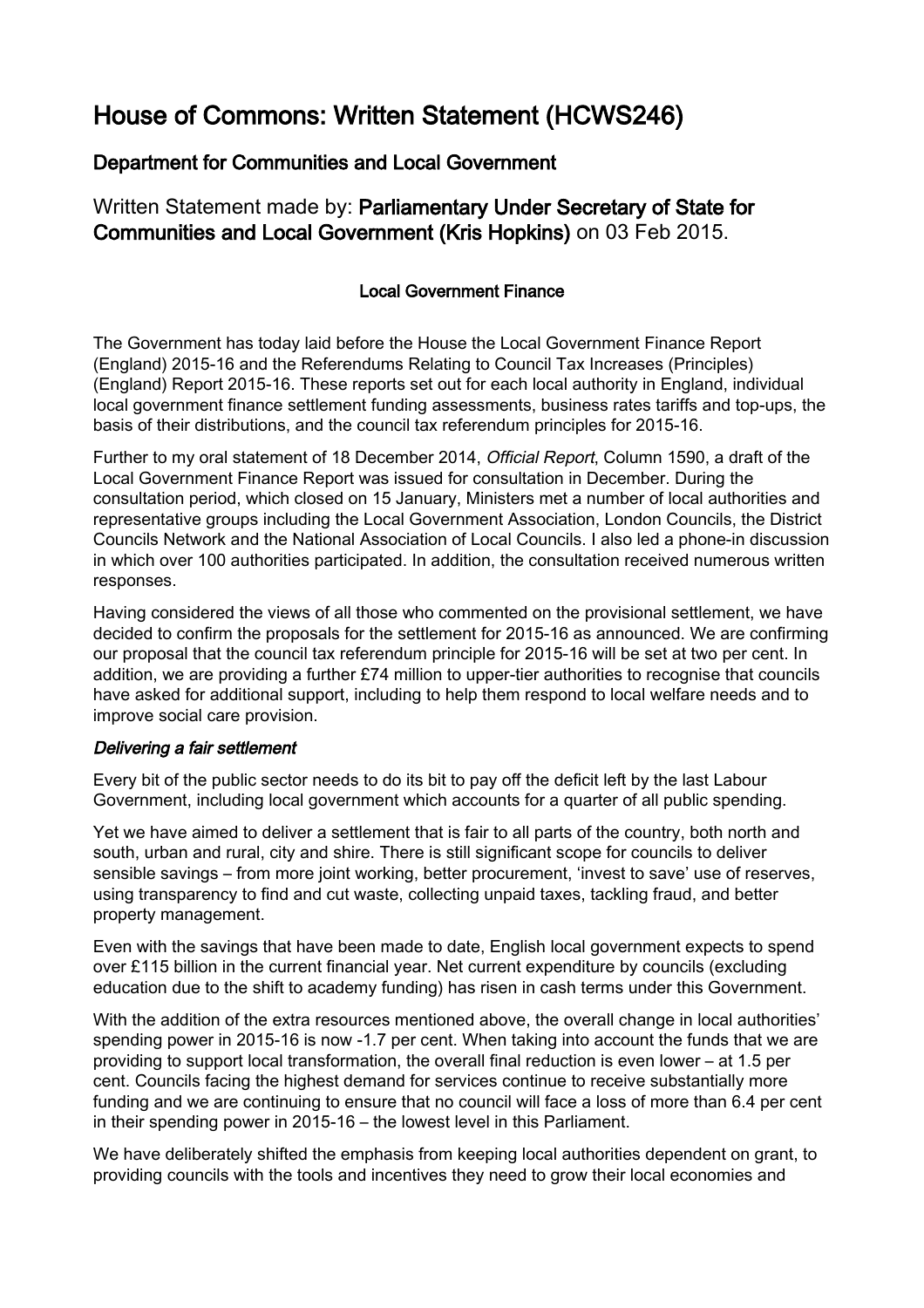promote house building, including through business rates retention. For 2013-14, authorities' own estimates show that over 90 per cent are expecting a growth in their business rates income, of over £400 million in total.

As well as growing their economies, the best authorities are transforming the way they do business. The Government is supporting them as they do so, achieving real savings and – importantly - improving outcomes for the people who use local services.

We also continue to recognise the challenges faced by rural communities. This Government has a clear commitment to rural areas, and consecutive settlements have helped to address the gap in urban-rural Spending Power. We expect the gap to continue to close. In the meantime, the settlement confirms another year of additional resources for the most rural authorities to recognise the challenges they face in delivering services. In 2015-16, this grant has increased to £15.5 million.

#### Supporting the vulnerable

The Government previously consulted on a range of options for how local welfare provision by upper-tier local authorities (i.e. London boroughs, metropolitan borough councils, unitary councils and county councils in two-tier areas) should be funded in 2015-16 following its localisation. The Department for Work and Pensions also carried out a review. The Government concluded that local authorities would continue to be able to offer local welfare assistance from within existing budgets for 2015-16, alongside a range of other services, if they judge it a priority in their area.

To assist in identifying how much of their existing funding relates to this, an amount relating to local welfare provision was separately identified in each upper-tier authority's general grant. This totalled £130 million nationally and was distributed in line with local welfare provision funding in 2014-15. The Government has always been clear that councils should choose how best to support local welfare needs. Therefore this allocation will not be ring-fenced and we will not be placing any new duties, expectations or monitoring requirements on its use.

In response to representations during consultation, we have now decided to allocate an additional £74 million to upper tier authorities, to assist them in dealing with pressures on local welfare and health and social care. This will further help councils as they develop localised arrangements.

This extra funding is on top of £37 million of additional funding to local authorities for 2014-15 announced last week, so that they can provide additional support packages to get people home as soon as they are ready to leave hospital, and avoid the need for people to go into hospital in the first place. This Government is working to join up local public services and decentralising power and funding to local communities.

#### Keeping council tax down for hard-working people

We are again providing funding for councils, fire authorities and Police and Crime Commissioners to help freeze their council tax in England. We have now provided freeze funding during all five years of this Parliament. As a result, council tax in England has fallen by 11 per cent in real terms since 2010, when it had more than doubled under the last Labour Government. Indeed, the Labour-run Welsh Government which has refused to fund a council tax freeze from the Barnet consequential payments has seen soaring council tax.

We urge councils to protect tax payers up and down the country by taking the additional funding on offer for a freeze and help hard-working people with the cost of living. The council tax freeze grant from central government will be embedded into councils' baseline funding.

For those which do not freeze, any increase of 2 per cent or more will require a binding referendum of local electorates. Local authorities which want to do so should have the courage of their convictions and seek a mandate for this. It is already the case that a council tax referendum can be held at a reduced cost in 2015-16 when combined with the General Election.